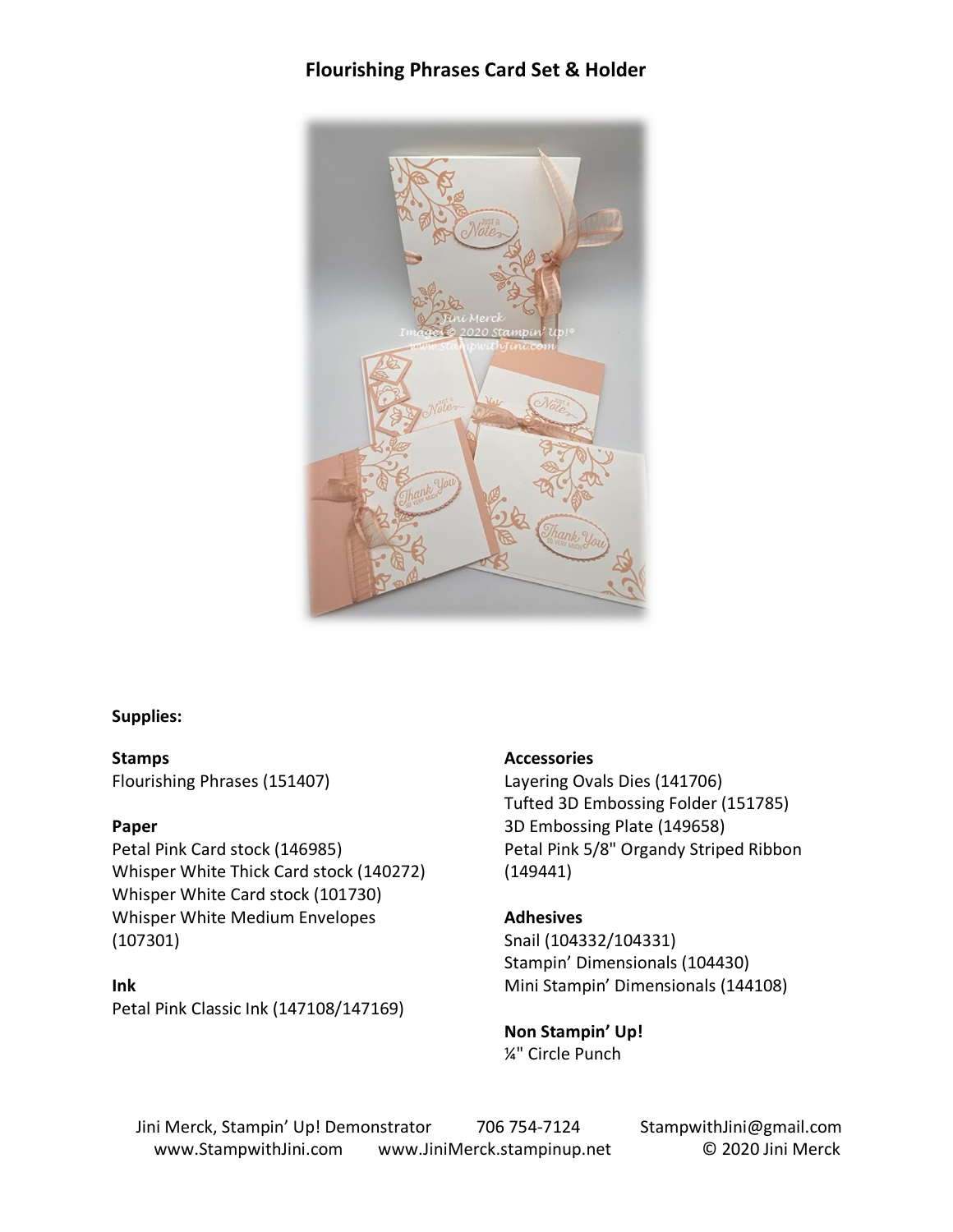# **Flourishing Phrases Card Set & Holder Card #1**



## **Paper**

Whisper White Thick Card stock: Cut 5 1/2" x 8 1/2": Scored at 4 1/4" Whisper White Card stock: 5 ¼" x 4" Whisper White Card stock: piece for stamping Petal Pink: piece for die cutting

- 1. Stamp the large floral image using Petal Pink Classic Ink onto the Whisper White card stock piece as shown, in the top center and bottom left and right corners.
- 2. Adhere the finished layer to the card front.
- 3. Stamp the "Thank You" sentiment onto a piece of Whisper White card stock.
- 4. Cut out the sentiment using the Layering Ovals Die.
- 5. Cut out a coordinating scallop oval using the Petal Pink Card stock.
- 6. Adhere the scallop oval to the card front in the open space as desired.
- 7. Add Stampin' Dimensionals to the back of the sentiment piece and adhere to the scallop oval layer on the card front.
- 8. Stamp the Whisper White inside panel as desired.
- 9. Stamp the envelope as desired.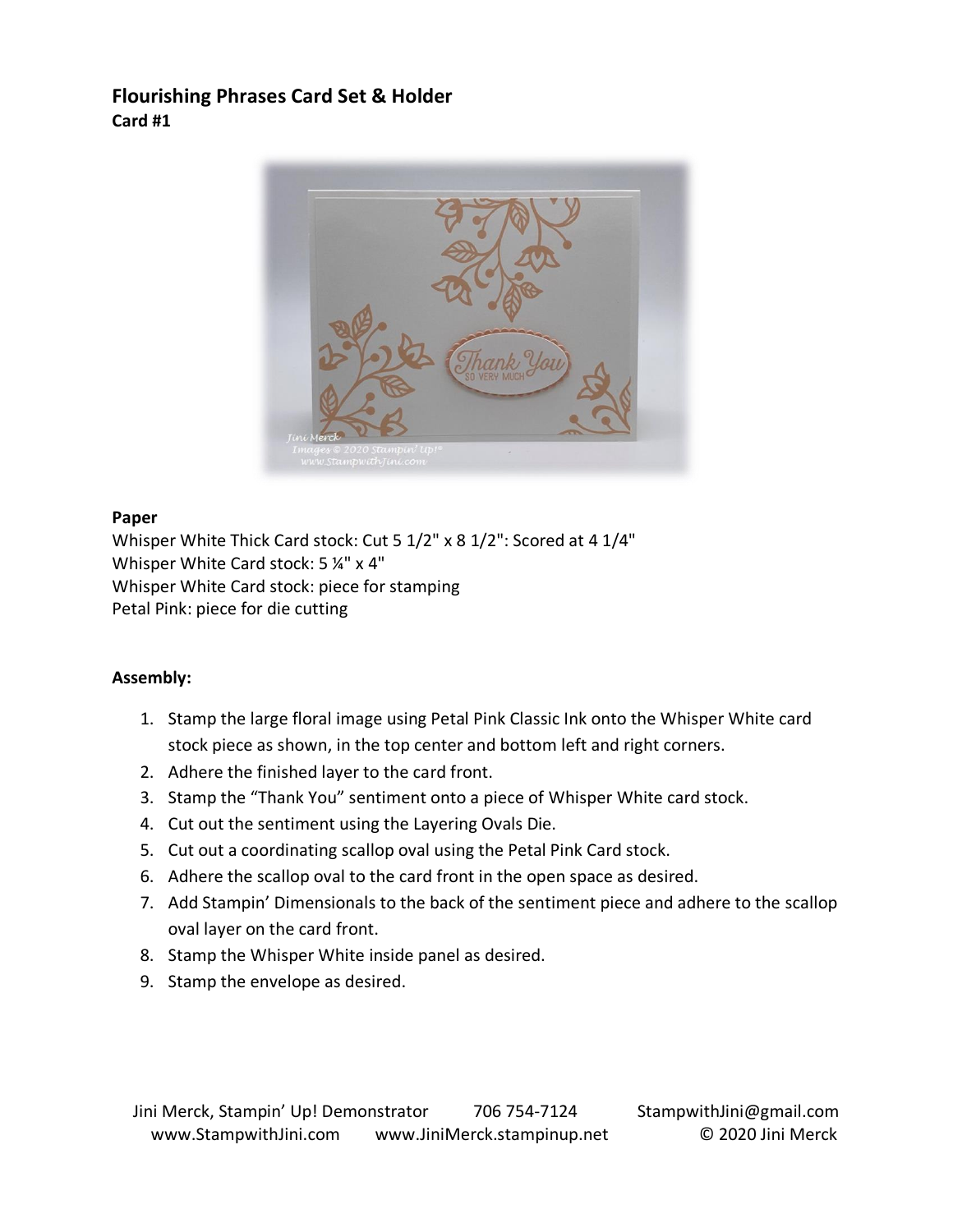# **Flourishing Phrases Card Set & Holder Card #2**



## **Paper**

Petal Pink Card stock: Cut 11" x 4 1/4": Scored at 5 1/2" Whisper White Card stock: Cut 3 1/2" x 4 1/4" Petal Pink Card stock: piece for die cutting Whisper White Card stock: piece for stamping Whisper White Card stock: Cut 5 1/4" x 4" Petal Pink 5/8" Organdy Striped Ribbon: Cut 12-14"

- 1. Using the Petal Pink Classic Ink and the large Floral image stamp along the left-hand side of the Whisper White card stock piece.
- 2. Adhere the finished panel to the card front about 1 ¾" from the left side.
- 3. Wrap a piece of Petal Pink Organdy Striped Ribbon around the inside of the card front and tie into a knot. Adjust and trim ends as desired.
- 4. Stamp the "Thank You" sentiment onto a piece of Whisper White card stock.
- 5. Cut out the sentiment using the Layering Ovals Die.
- 6. Cut out a coordinating scallop oval using the Petal Pink Card stock.
- 7. Adhere the scallop oval to the card front in the center right of the Whisper White layer as shown.
- 8. Add Stampin' Dimensionals to the back of the sentiment piece and adhere to the scallop oval layer on the card front.
- 9. Stamp the inside Whisper White panel as desired and adhere inside card.
- 10. Stamp the envelope as desired.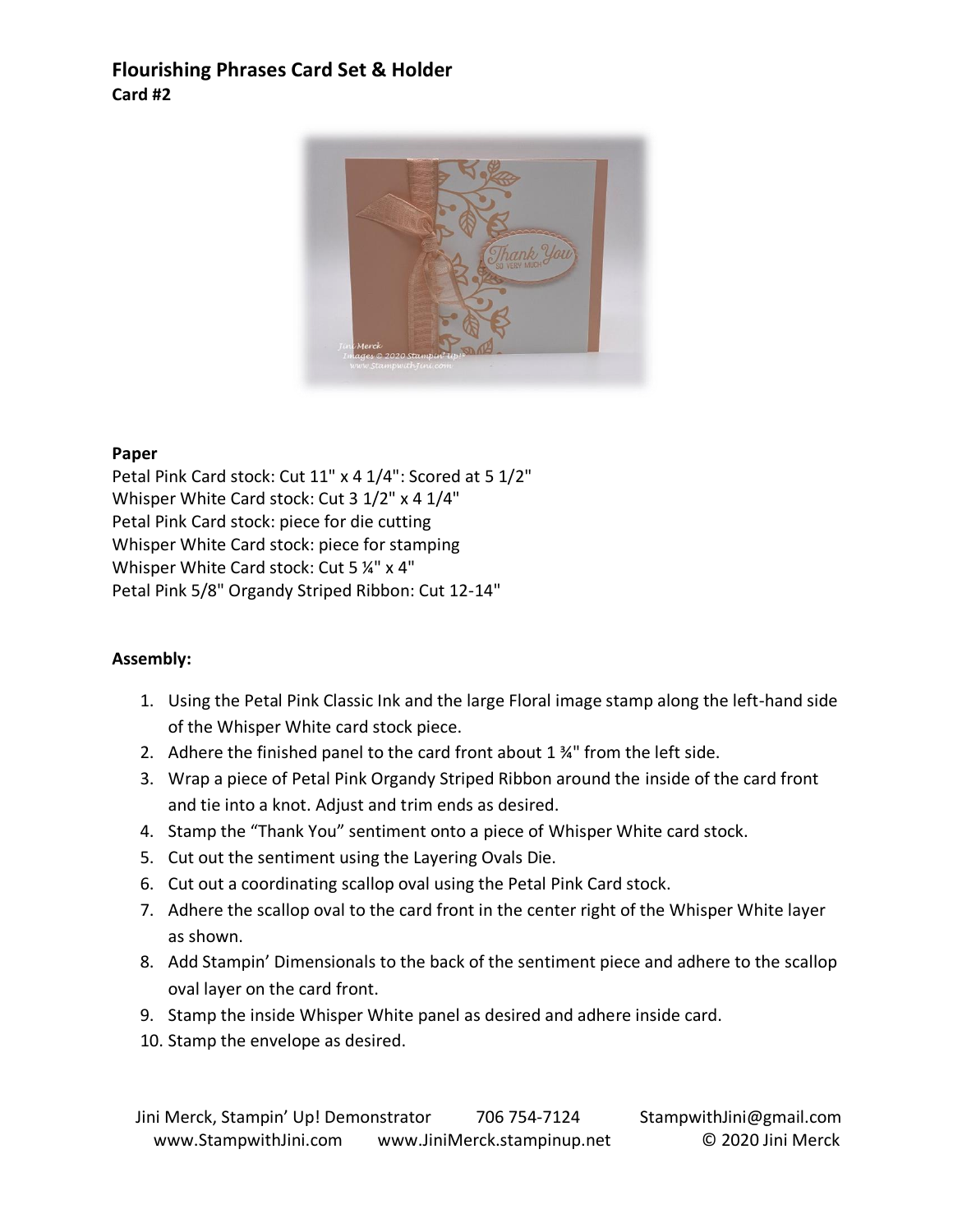# **Flourishing Phrases Card Set & Holder Card #3**



#### **Paper**

Whisper White Thick Card stock: Cut 8 1/2" x 5 1/2": Scored at 4 1/2" Petal Pink Card stock: 4" x 5 1/4" Whisper White Card stock: Cut 3 34" x 5" Petal Pink card stock: Cut (4) 1 1/4" x 1 1/4" Whisper White Card stock: Cut (4) 1" x 1"

- 1. Adhere the Petal Pink Card stock to the card front.
- 2. Stamp the "Just a Note" sentiment onto the center right of the Whisper White card stock panel.
- 3. Place your sentiment panel into the Tufted 3D Embossing Folder pacing the bottom edge right above the sentiment. Run though your die cutting machine.
- 4. Next turn your sentiment piece, place your sentiment panel into the Tufted 3D Embossing Folder pacing the bottom edge right above the sentiment. Run through your die cutting machine.
- 5. Adhere the embossed panel to the card front.
- 6. Using Petal Pink Classic Ink stamp the large floral image onto the 4 squares of Whisper White Card stock choosing different areas of the stamp to highlight.
- 7. Adhere the 4 stamped squares onto the 4 Petal Pink card stock squares.
- 8. Lay out the layered squares along the left edge of the card front to see how you would like to use them.
- 9. Then add 2 Mini Stampin' Dimensionals to the back of each square and adhere starting from the bottom and working toward the top. (I placed them on the points across from each other.
- 10. Stamp the inside Whisper White panel as desired and adhere inside card.
- 11. Stamp the envelope as desired.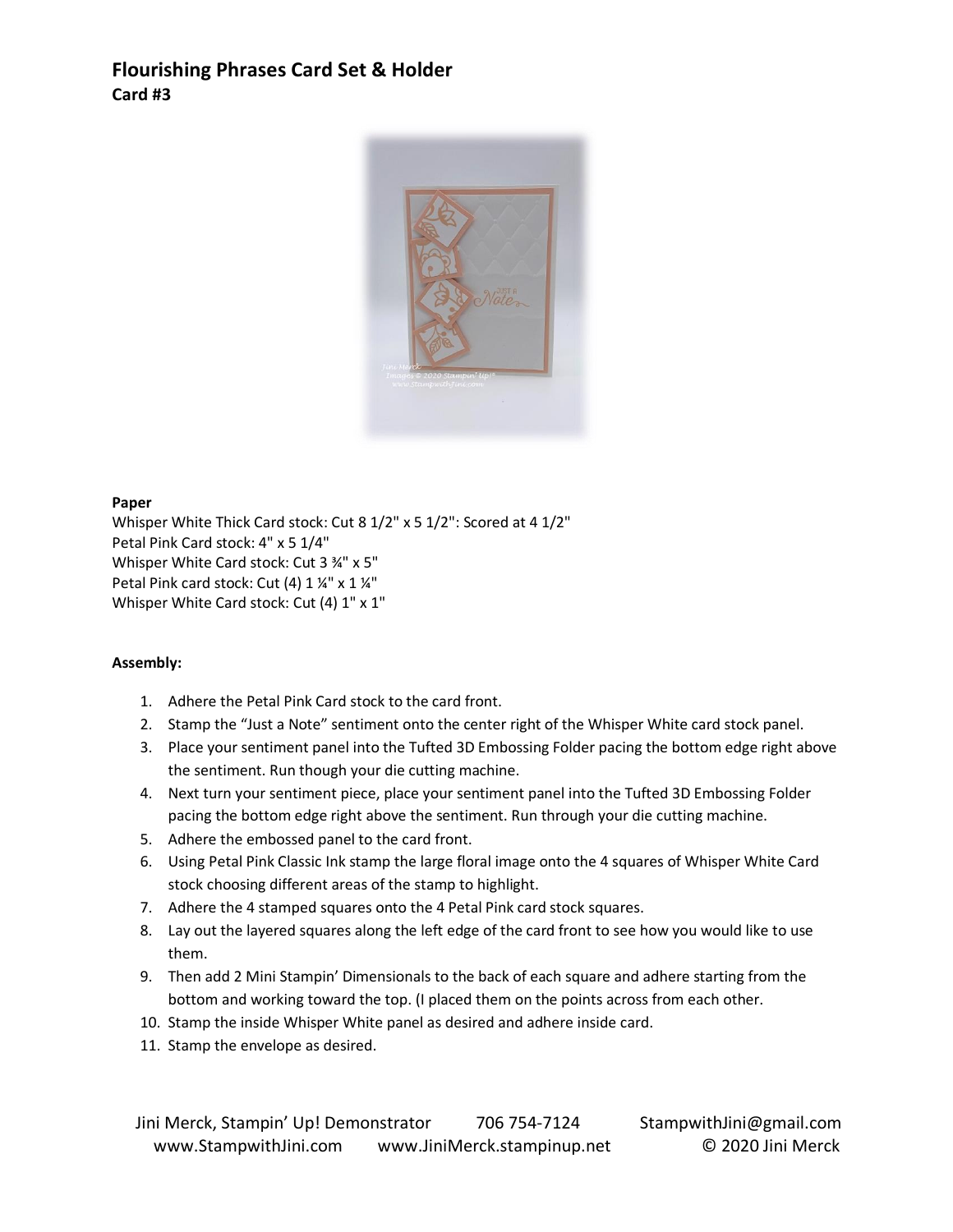## **Flourishing Phrases Card Set & Holder Card #4**



#### **Paper**

Petal Pink Card stock: Cut 4 1/4" x 11"; Scored at 5 1/2" Whisper White Card stock: Cut (2) 1 3/4" x 4 1/4" Petal Pink Card stock: piece for die cutting Whisper White Card stock: piece for stamping Whisper White Card stock: Cut 5 ¼" x 4" Petal Pink 5/8" Organdy Striped Ribbon: Cut 12-14"

- 1. Using the Petal Pink Classic Ink and the large Floral image on the Whisper White card stock piece filling the area.
- 2. Place into the Tufted 3D Embossing Folder and run through your machine.
- 3. Adhere the Whisper White panel to the card front about  $1\frac{1}{2}$ " down from the top.
- 4. Then adhere the embossed Whisper White panel to the card front about  $2\frac{3}{4}$ " down from the top. (This second panel will overlap the first Whisper White panel.)
- 5. Wrap a piece of Petal Pink Organdy Striped Ribbon around the inside of the card front and tie into a knot. Adjust and trim ends as desired.
- 6. Stamp the "Just a Note" sentiment onto a piece of Whisper White card stock.
- 7. Cut out the sentiment using the Layering Ovals Die.
- 8. Cut out a coordinating scallop oval using the Petal Pink Card stock.
- 9. Adhere the sentiment piece to the scallop oval.
- 10. Add Stampin' Dimensionals to the layered sentiment and adhere the scallop oval to the card front in the center right above the ribbon as shown.
- 11. Stamp the inside Whisper White panel as desired and adhere inside card.
- 12. Stamp the envelope as desired.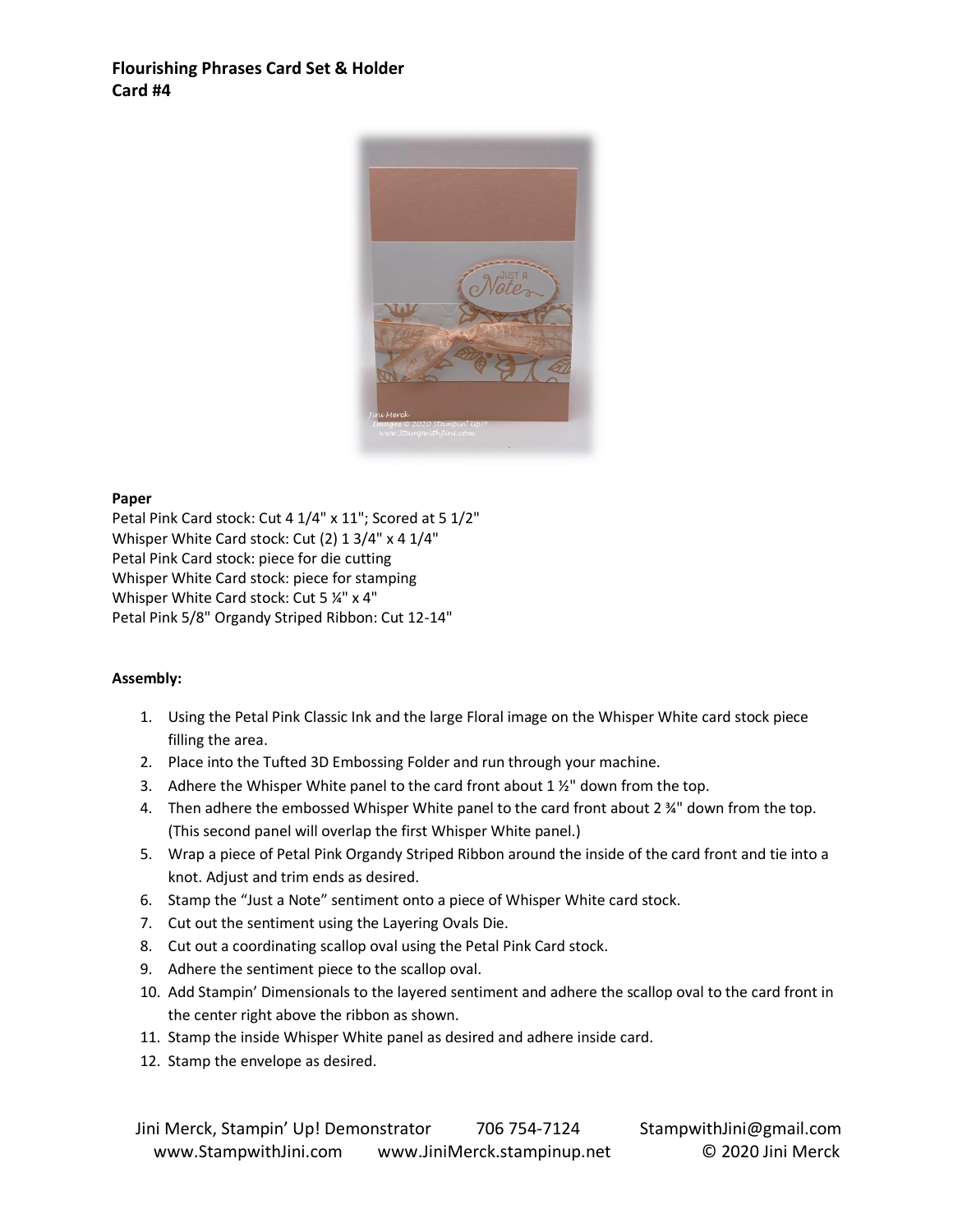# **Flourishing Phrases Holder Card Holder**



## **Paper**

Whisper White Card stock: 11" x 8 1/2"; scored at the 5  $\frac{1}{2}$ " mark; turn and score at 2  $\frac{1}{2}$ " Petal Pink Card stock: piece for die cutting Whisper White Card stock: piece for stamping Petal Pink 5/8" Organdy Striped Ribbon: Cut 30"

- 1. Run your Bone Folder and fold on both score lines.
- 2. Locate the bottom of your Card Holder, placing your scissors at about the 4" mark from the left edge use your Paper Snips to cut in at an angle until you reach the score line.



- 3. Repeat the process on the other side.
- 4. Fold your Card holder closed and using a 1/4" Circle Punch, punch two holes that are centered about ½" inch in on the edge and fold.
- 5. Stamp the large floral image using Petal Pink Classic Ink onto the front of the card holder piece as shown.
- 6. Stamp the "Just a Note" sentiment onto a piece of Whisper White card stock.
- 7. Cut out the sentiment using the Layering Ovals Die.
- 8. Cut out a coordinating scallop oval using the Petal Pink Card stock.